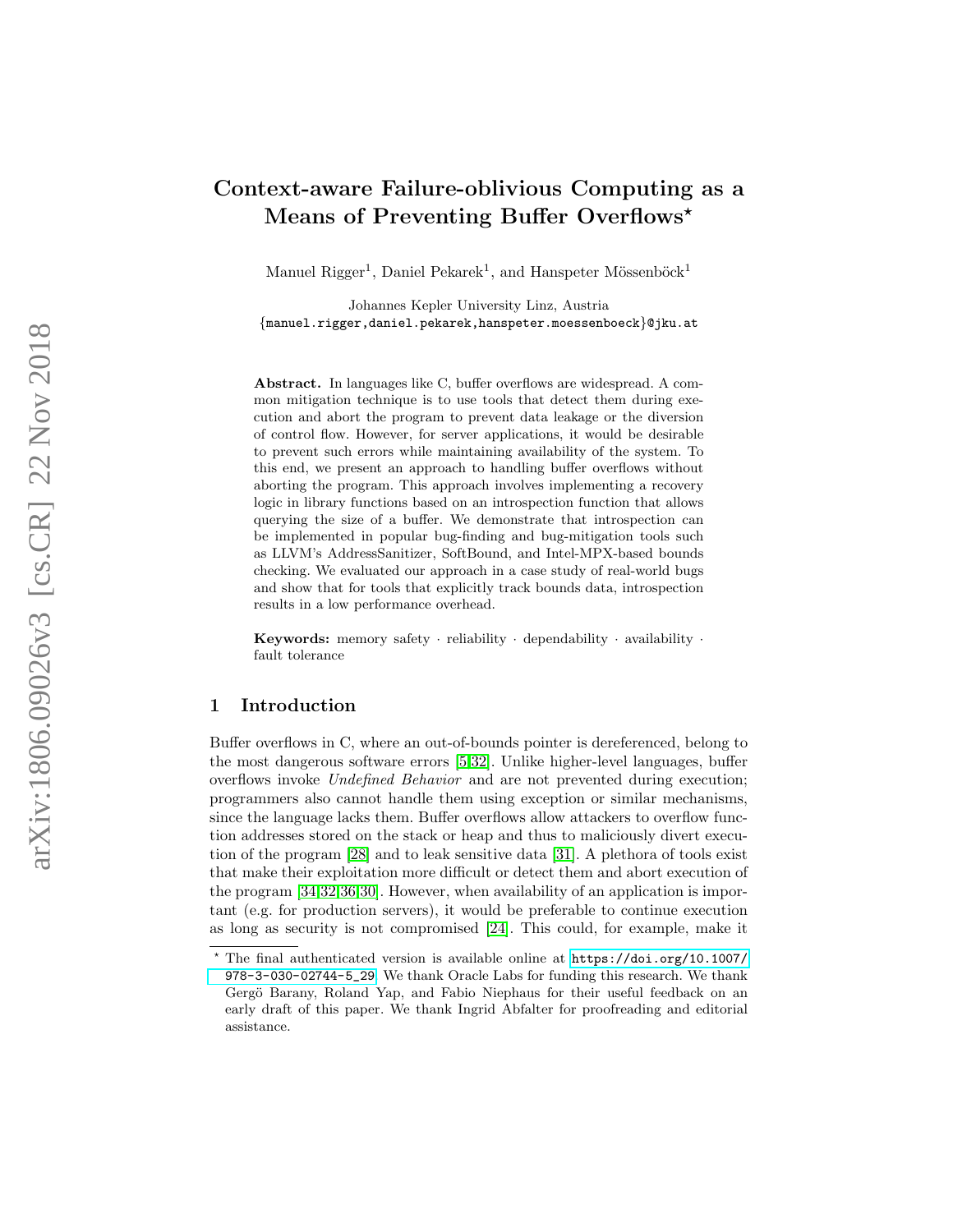harder to perform a denial-of-service attack where a buffer overflow is exploited to crash the program or inject code.

To safely maintain execution in the presence of buffer overflows, we have come up with the concept of context-aware failure-oblivious computing. Our core idea is that library writers (e.g., the libc maintainers) can query run-time data such as bounds information in library functions by using an introspection interface. This information can then be used to implement a recovery logic that can mitigate incorrect execution states instead of aborting the program. Library writers can implement a custom recovery logic that depends on each function's semantics, which is why we refer to our technique as being context-aware. For example, a libc function that processes an unterminated string could prevent an out-ofbounds access by checking for the end of the buffer to handle the fault and continue execution. We expect that this recovery logic would be used mainly in a production context, as it would be preferable that execution is aborted if an error occurs during development and testing so that programmers can fix the error.

Our work is based on a combination of failure-oblivious computing [\[25\]](#page-14-7) and our previous work on an introspection interface for C to increase the robustness of libraries [\[23\]](#page-13-0). We show how the introspection interface can be used to implement a failure-oblivious computing mechanism. We evaluated our approach by demonstrating that introspection for preventing buffer overflows can be implemented in popular bug-finding and bug-mitigation tools such as LLVM's AddressSanitizer [\[27\]](#page-14-8), SoftBound [\[15\]](#page-13-1), and GCC's Pointer Bounds Checker, which is based on the Intel Memory Protection Extensions (MPX) [\[19\]](#page-13-2). Furthermore, we show how our approach allows execution to continue in the presence of buffer overflows found in real-world programs as described by the Common Vulnerabilities and Exposures (CVE) database [\[33\]](#page-14-9), and demonstrate that the performance overhead for introspection implemented in approaches such as MPX is negligible.

# 2 Background

Failure-oblivious computing. One technique for maintaining availability in the presence of buffer overflows is failure-oblivious computing, where invalid writes are discarded and values for invalid reads are manufactured [\[25,](#page-14-7)[26\]](#page-14-10). By carefully selecting a sequence of return values for invalid reads, the program can successfully continue execution in most cases. However, a drawback of this approach is that it is "blind"; that is, it cannot guess the context (i.e., a function's semantics) to return a meaningful value for all reads. In this paper, we address this aspect by making failure-oblivious computing context-aware.

Introspection for C. As part of previous work, we demonstrated how use of introspection (i.e., exposing run-time data) benefits the robustness of libraries [\[23\]](#page-13-0). The core idea of our approach was that bug-finding tools and runtimes for C that track additional metadata such as object bounds or object types can expose this data to library writers via an introspection interface, which programmers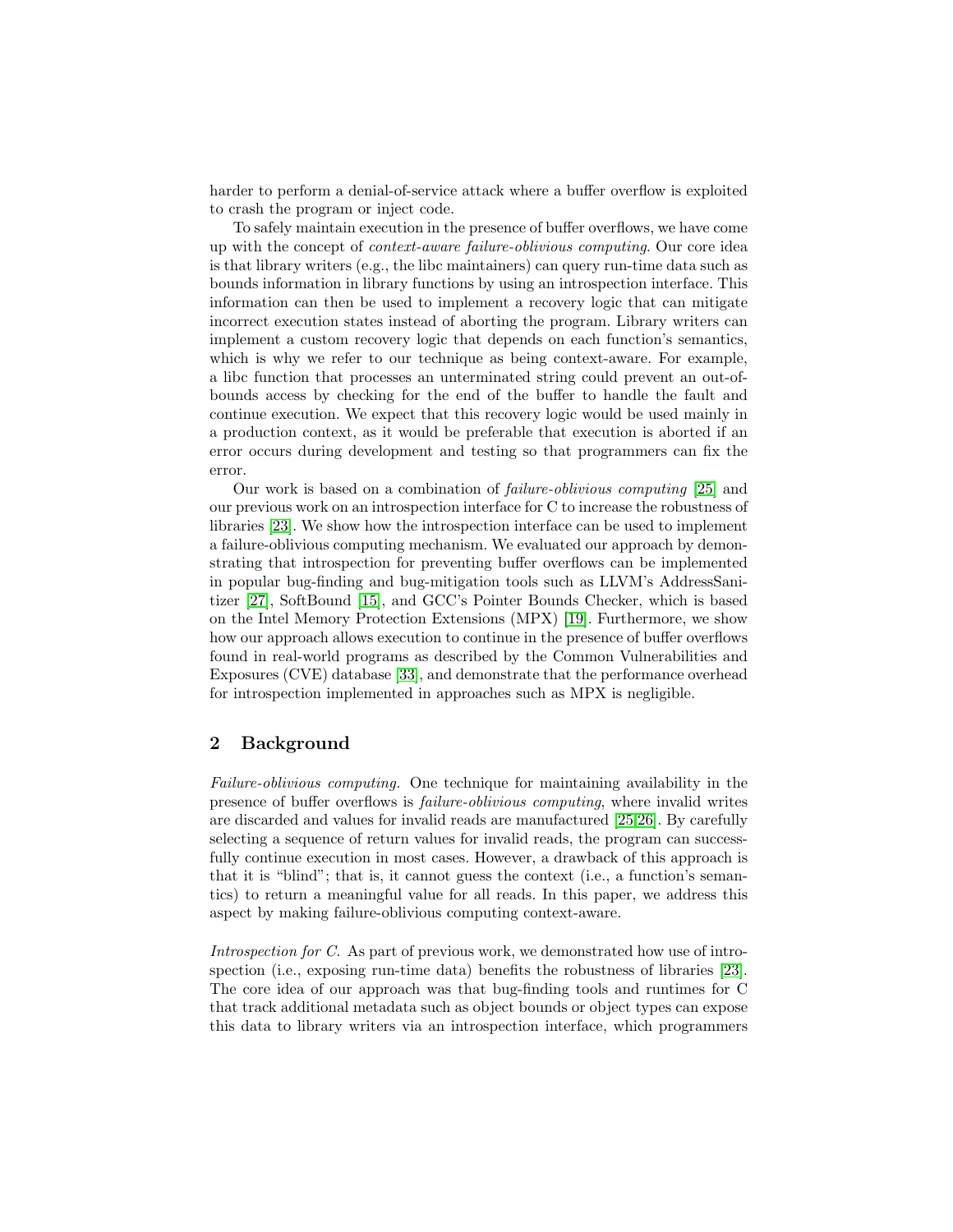can use to check the input of library functions. We showed that various introspection functions can be used to detect bugs or to maintain availability of the program. For example, to detect buffer overflows by means of introspection, the size right() function can be applied, which expects a pointer and returns the number of allocated bytes to the right of the pointee (or zero for invalid pointers) and can therefore be used for bounds checks. In this paper, we expand on how introspection can be used to increase availability, which we define as context-aware failure-oblivious computing.

Evaluation of introspection. We have previously evaluated an introspection libc using Safe Sulong [\[21](#page-13-3)[,22\]](#page-13-4), an LLVM IR interpreter on top of the Java Virtual Machine (JVM) [\[20\]](#page-13-5) which automatically keeps track of array lengths, object sizes, and object types of C data [\[23\]](#page-13-0). Although the JVM tracks all relevant run-time information necessary to implement our introspection mechanism, it is not a typical environment in which to execute C code. In this paper, we address this by evaluating our approach in the context of popular bug-finding and bugmitigation tools for buffer overflows and show that our refined introspection approach prevents real-world errors while maintaining availability.

## 3 Introspection Interceptors

This section explains the implementation of the introspection-based libc functions. These enhanced functions rely on the size right() introspection function to mitigate buffer overflows. Challenges to introducing them were that the original code not be cluttered by the introspection checks, that the effort for implementing these checks be low, and that the code behave in the same way as the original library during correct execution.

Libc interceptors. Based on our requirements, we implemented the introspectionbased libc functions as interceptors, which are wrappers that intercept calls to libc functions and which are used by many bug-checking and bug-mitigation tools (including ASan, GCC's Pointer Bounds Checker and SoftBound)<sup>[1](#page-2-0)</sup>. The introspection logic was kept separate from the normal code to avoid cluttering of the original source code. The cost of adding introspection-based recovery logic was low, as for each unsafe function that we considered (e.g.,  $\text{strlen}()$ ), libc provides safer functions that expect an additional size argument, which we used for our implementation (e.g.,  $\text{strnlen}()$ ). By reusing existing libc functions from the same library, we expect correct execution to behave in the same way as without the interceptors. For example, consider our  $\text{strlen}()$  interceptor, which is based on the safer strnlen() function:

```
size_t strlen(const char *s) {
 return ORIGINAL(strnlen)(s, _size_right(s));
}
```
<span id="page-2-0"></span>Note that in our previous work we instead reimplemented parts of a libc to use introspection, which made the libc less readable and required programs to be compatible with this libc.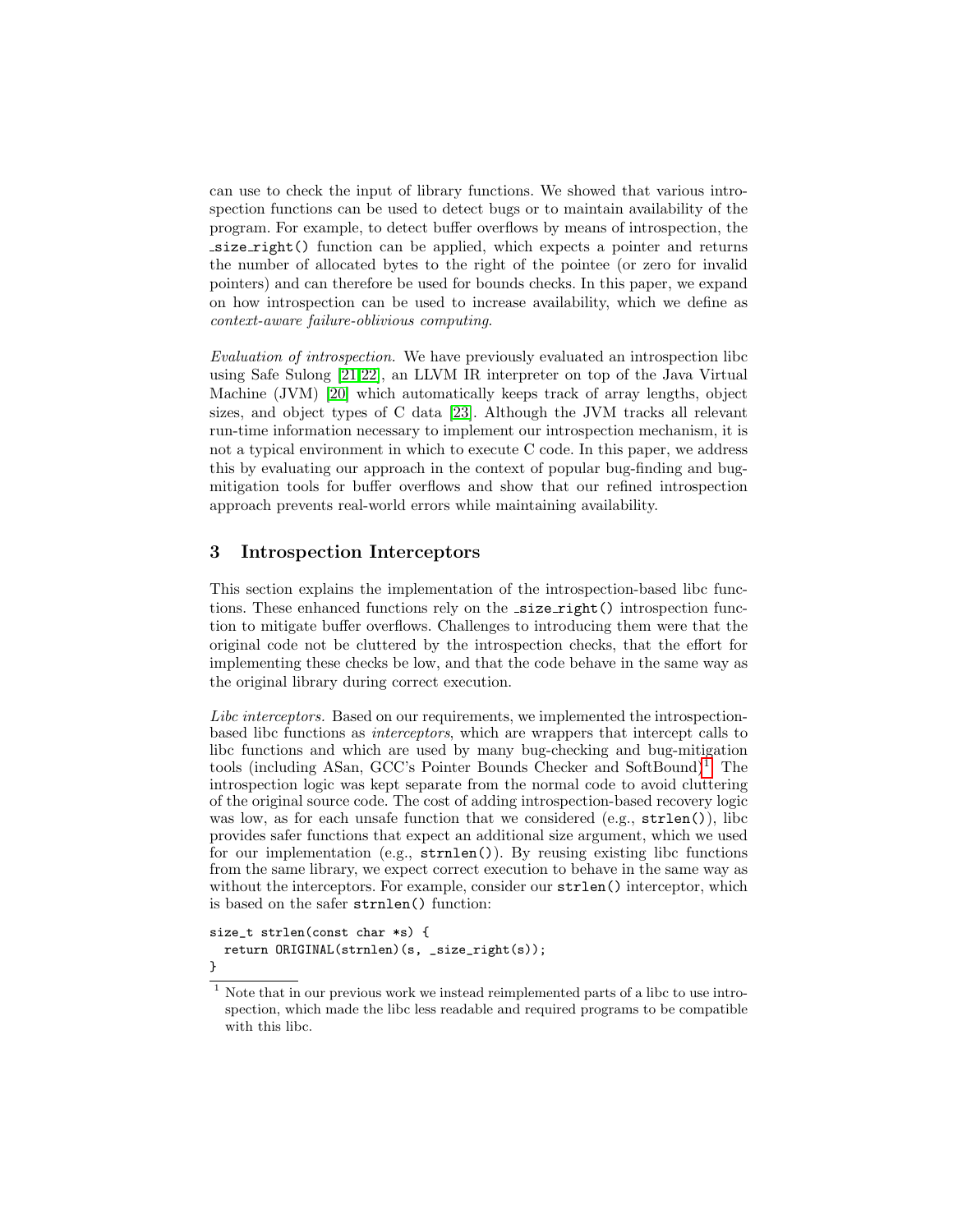The ORIGINAL macro yields a reference to the function passed as its argument that is part of the library and prevents recursively calling interceptors. We implemented the size right() function in various memory-safety-checking tools, as described in Section [4.](#page-4-0) Both the original strlen() implementation and this interceptor behave correctly for strings that are terminated with a  $\Diamond$ 0', which is needed to determine their length. However, if an unterminated string is passed to the original strlen() implementation, the function results in a buffer overflow that causes bug-finding and bug-mitigation tools to abort execution. Using the introspection-based interceptor instead prevents the buffer overflow, as the string length can be computed even for strings for which the  $\Diamond$  is missing, because the interceptor assumes the underlying buffer size to be the maximum length of the string. Note that application-level functions can still cause bug-finding and bugmitigation tools to abort execution if these functions run over string bounds. However, in many cases, application-level functions process strings up to the length computed by strlen(), which consequently prevents an out-of-bounds access.

As another example, an introspection interceptor can address the insecure interface of gets(), which reads user input and writes it to a buffer whose size is unknown to the function:

```
char *gets(char *s) {
 return ORIGINAL(fgets)(s, _size_right(s), stdin);
}
```
Using introspection, gets () reads only as much user input as the buffer can store.

Some introspection interceptors correct invalid parameters, for instance, in memcpy:

```
void *memcpy(void *dest, const void *src,
             size_t n) {
 ssize_t dstsz = _size_right(dest);
 size_t len = n;
 if (dstsz < len) {
    len = dstsz;
 }
 return ORIGINAL(memcpy)(dest, src, len);
}
```
If the size of the destination buffer is smaller than the number of bytes that the function is expected to copy, the function ignores the writes that go out of bounds. Note that another check for the size of the source buffer would be applicable.

In contrast to our previous work [\[23\]](#page-13-0), we treat the return value of size right() as a conservative estimate of the object's right bounds. This estimate can be the real size of the object, in which case the introspection interceptors work most reliably. However, it can also be at least as large as the actual allocation, which could include additional space due to alignment requirements (e.g., to accommodate approaches that track only allocation sizes). Finally, if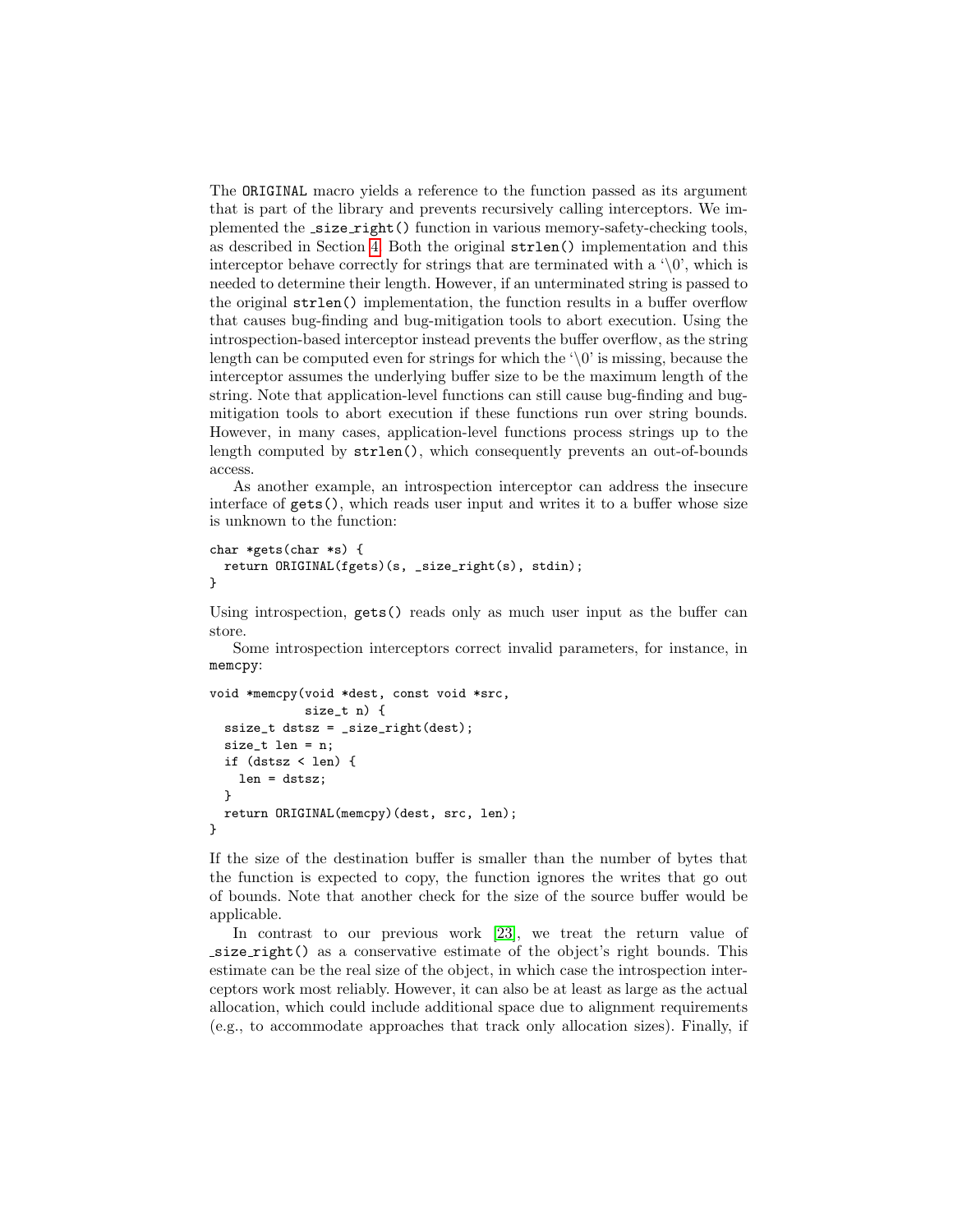no bounds information is available for a given pointer, returning MAX LONG effectively disables the introspection interceptors. This is useful, since it allows execution without recompilation of the code even when no tool is used that could determine the bounds of an object.

# <span id="page-4-0"></span>4 Introspection in Tools

We implemented size right() by exposing existing bounds information in three tools, namely LLVM's AddressSanitizer [\[27\]](#page-14-8), SoftBound [\[15\]](#page-13-1), and GCC's Intel MPX-based Pointer Bounds Checker instrumentation. SoftBound and LLVM's AddressSanitizer (ASan) are both software-based approaches. Soft-Bound provides access to bounds information in constant time, and is therefore a favorable candidate for implementing introspection. ASan's representation of metadata is suboptimal for implementing introspection, because it does not explicitly maintain bounds information and finding the end of an object takes linear time. By implementing introspection in ASan, we wanted to determine a worst-case overhead for implementing introspection in existing tools. Intel MPX instrumentation allowed us to additionally evaluate a hardware-based approach.

SoftBound. SoftBound is a bounds checker that has also been enhanced by a mechanism (called CETS) to find temporal memory errors [\[16\]](#page-13-6). It tracks base and bounds information for every pointer as separate metadata. To propagate this metadata across call sites, SoftBound adds additional base and bounds metadata to pointer arguments of functions. To implement  ${\sf size\_right}()$ , we return the right bounds of a pointee by subtracting its base address from its bounds, which are associated with the pointer. For all SoftBound experiments, we used the latest stable version 3.8.0, which is distributed together with CETS.

LLVM's AddressSanitizer. ASan is one of the most widely used bug-finding tools for  $C/C++$  programs; it allows memory errors such as buffer overflows and use-after-free errors to be found by instrumenting the program during compile time. Its implementation is based on *shadow memory* [\[17\]](#page-13-7), where a memory cell allocated by the program has a corresponding shadow memory cell that stores meta-information about the original allocation. To detect buffer overflows, ASan allocates space between allocations and marks the corresponding shadow memory as *redzones*; if a dereferenced pointer points to such a redzone, ASan detects the overflow and aborts the program. Shadow memory is not a favorable representation of metadata for introspection, since bounds information cannot be accessed in constant time. We implemented size right() in linear time by iterating over the current buffer until its associated shadow memory indicates that a redzone has been reached. For all LLVM and ASan experiments, we used the development branch of LLVM version 6.0.0 based on commit 1d871d6 in compiler-rt.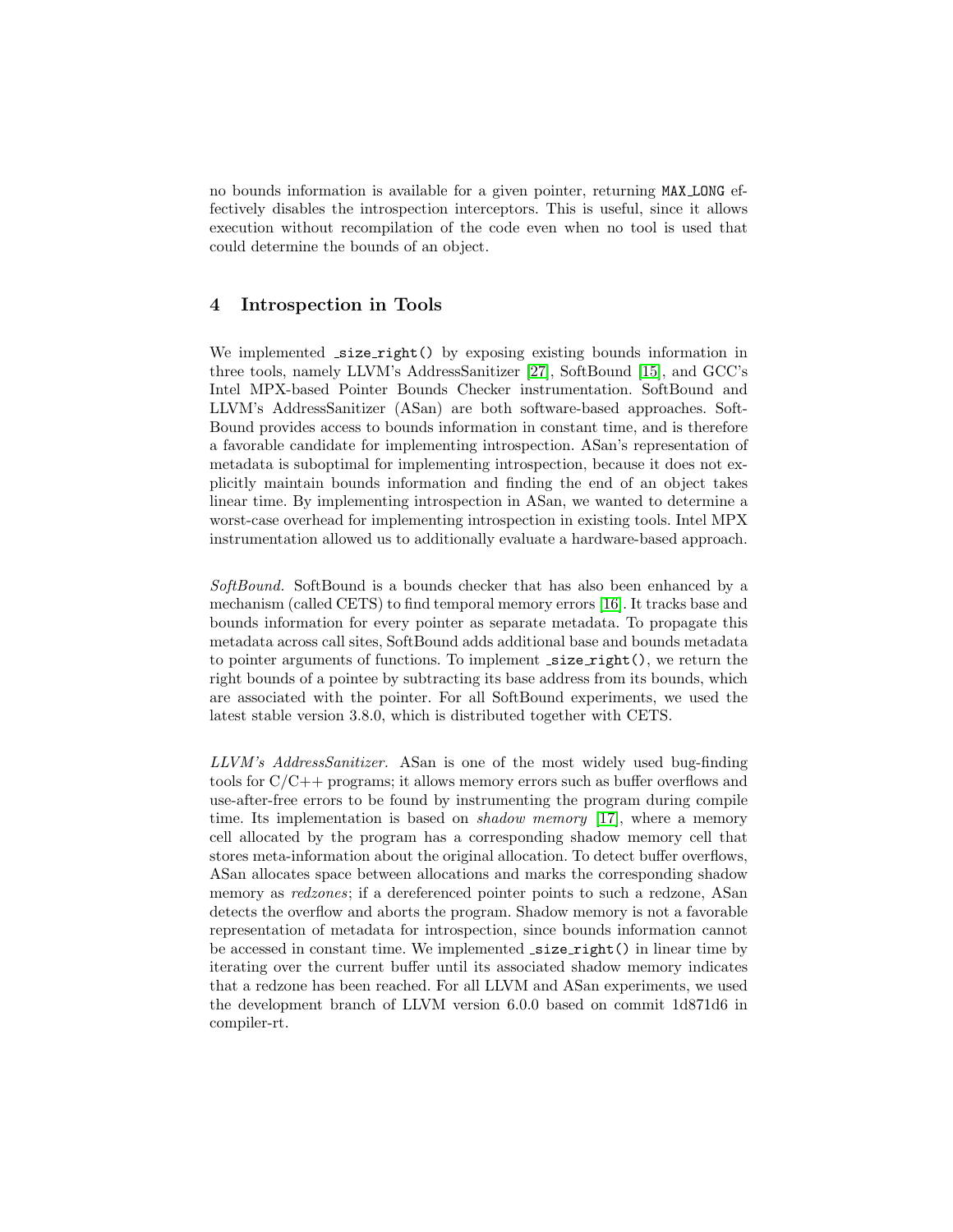Intel MPX. Intel MPX is an instruction set extension that adds instructions for creating, maintaining, and checking bounds information. Although its performance overhead is relatively high [\[19\]](#page-13-2), providing buffer overflow protection at the hardware level is a promising research direction [\[35\]](#page-14-11). To use Intel MPX, we relied on GCC's Pointer Bounds Checker instrumentation, which employs Intel MPX to verify bounds. Similarly to SoftBound's implementation, we implemented  $\text{size\_right}()$  by querying the upper bounds (using a GCC builtin function) and subtracted the pointer address from it. For all experiments, we used GCC version 7.2.0.

Using libc. To use our introspection-based libc extensions, we redefined the names of the libc functions by means of preprocessor macros. While this required recompilation of the target application, it allowed the tools to also instrument our introspection-based libc functions and did not require us to maintain bounds information, as libc calls from our interceptors invoked the tools' interceptors. Note that our approach could be extended by using the dynamic loader to load the interceptors to retain binary compatibility (e.g., using the LD PRELOAD mechanism); however, redefining the function names was less invasive.

# 5 CVE Case Study

To demonstrate the applicability of our approach in real-world projects, we considered recent (i.e., less than one year old) buffer overflows in widely-used software such as Dnsmasq, Libxml2, and GraphicsMagick. We selected the first libcrelated bugs that we found in the CVE database for which an executable exploit existed. For each buffer overflow, we evaluated whether our introspection-based approach could mitigate the error and whether execution could successfully continue. Our approach prevented four out of five buffer overflows while successfully continuing execution; in one case, execution was aborted due to a subsequent buffer overflow in user-level code. Note that the unmodified tools also detected those buffer overflows; however, they aborted the program instead of mitigating the error and continuing execution. Since we performed this case study on complex real-world applications, and because SoftBound is a research prototype, we could not successfully execute any of these applications with it. The unmodified SoftBound version was also unable to execute them.[2](#page-5-0) However, we extracted the functions in which the errors occurred, which SoftBound could execute, and created a driver to trigger the bug.

Dnsmasq. Dnsmasq is a lightweight DHCP server and caching DNS server which is used in many home routers.[3](#page-5-1) In versions prior to 2.78, a bug existed that could cause a stack-based buffer overflow that allowed attackers to execute arbitrary code or to cause denial of service by crafting a DHCPv6 request with a wrong size (see CVE-2017-14493). It occurred in memcpy(), to which an incorrect size

<span id="page-5-0"></span><sup>&</sup>lt;sup>2</sup> https://github.com/santoshn/softboundcets-3.8.0/issues/ $x \in \{5, 6, 7, 8\}$ 

<span id="page-5-1"></span> $^3$  <http://www.thekelleys.org.uk/dnsmasq/doc.html>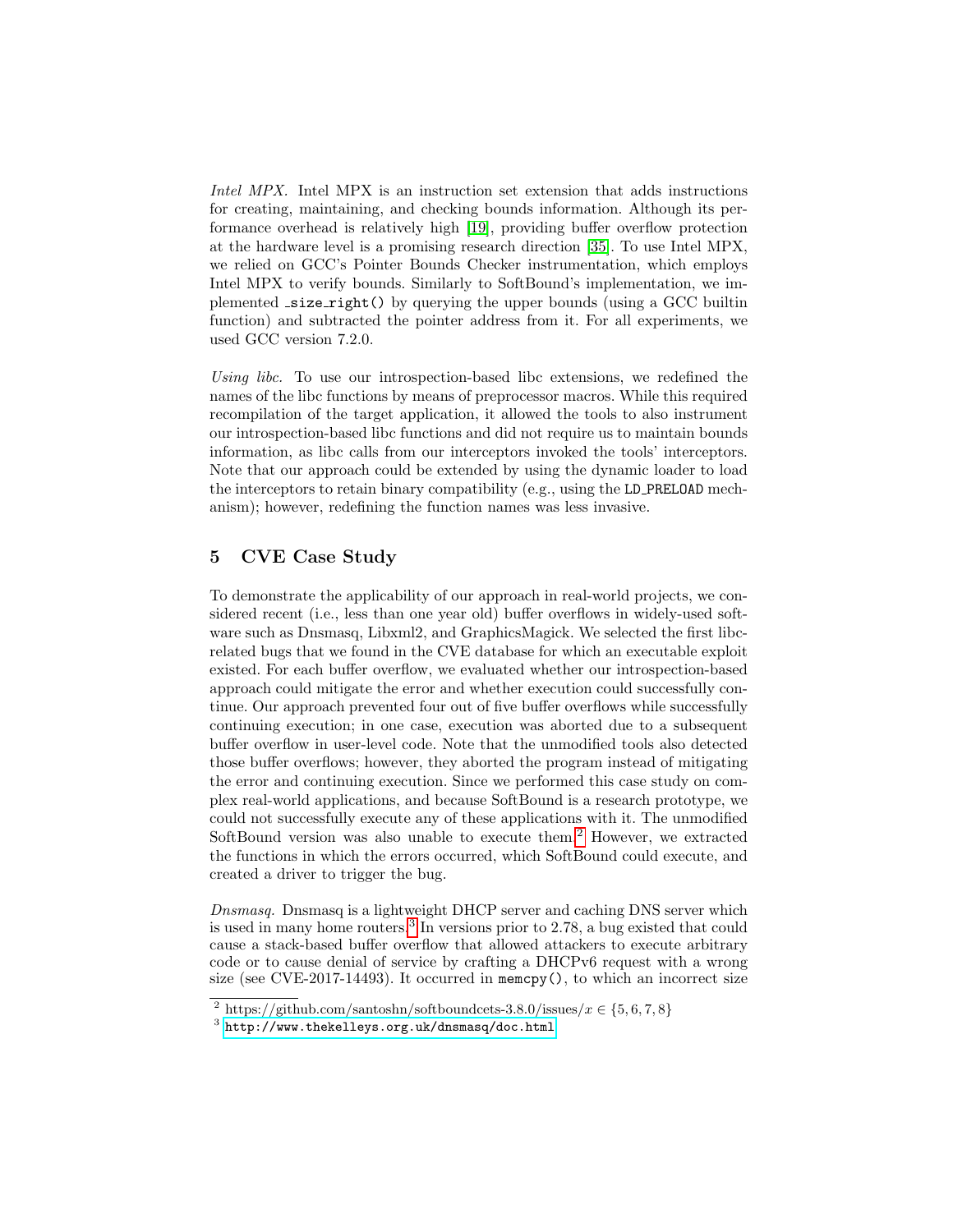argument was passed:

```
state-\numac_len = opt6_len(opt) - 2;
memcpy(&state->mac[0], opt6_ptr(opt, 2), state->mac_len);
```
A similar bug could be exploited for denial of service attacks (see CVE-2017- 14496). It occurred in memset() and was triggered by an integer overflow:

```
/* Clear buffer beyond request to avoid risk of information disclosure. */
memset(((char *)header) + qlen, 0, (limit - ((char *)header)) - qlen);
```
When using our introspection interceptors, all tools continued execution by copying or setting up to as many bytes as the destination buffer could hold. The server stayed fully functional.

*Libxml2*. Libxml2 is a widely used open-source XML parsing library.<sup>[4](#page-6-0)</sup> For versions up to 2.9.4, a vulnerability in the xmlSnprintfElementContent() function enabled attackers to crash the application through a buffer overflow (see CVE-2017-9047). It was caused by an incorrect length validation (at another code location) followed by strcat():

```
if (content->name != NULL)
 strcat(buf, (char *) content->name);
```
The introspection interceptor for strcat() mitigated the buffer overflow by restricting the length of the concatenated string in all tools. The application continued execution and printed the truncated string as part of an error message. Although the error message was truncated, the output appeared reasonable from the user's point of view.

GraphicsMagick. GraphicsMagick is a widely used image processing tool.<sup>[5](#page-6-1)</sup> In version 1.3.26, its DescribeImage() function allowed attackers to overflow and corrupt the heap to execute arbitrary code or to cause denial-of-service attacks (see CVE-2017-16352). As shown below, the size argument in the call to strncpy() did not limit the number of copied bytes to the size of the buffer; instead, the number was calculated by the length of the directory name (which was determined by searching for the newline or NUL). Consequently, an overly long directory name could be used to cause an overflow:

```
for (p=image->directory; *p != \sqrt{0}; p++) {
  q=p;
  while ((\ast q \ \mathrel{{\mathsf{!}}} \circ \ \wedge_n) \ \&\&\ (\ast q \ \mathrel{{\mathsf{!}}} \circ \ \wedge_0'))q++;
   (void) strncpy(image_info->filename,p,q-p);
   image_info->filename[q-p]='\0';
  p=q;
  // ...
}
```
<span id="page-6-0"></span> $^4$  <http://xmlsoft.org/>

<span id="page-6-1"></span><sup>5</sup> <http://www.graphicsmagick.org/>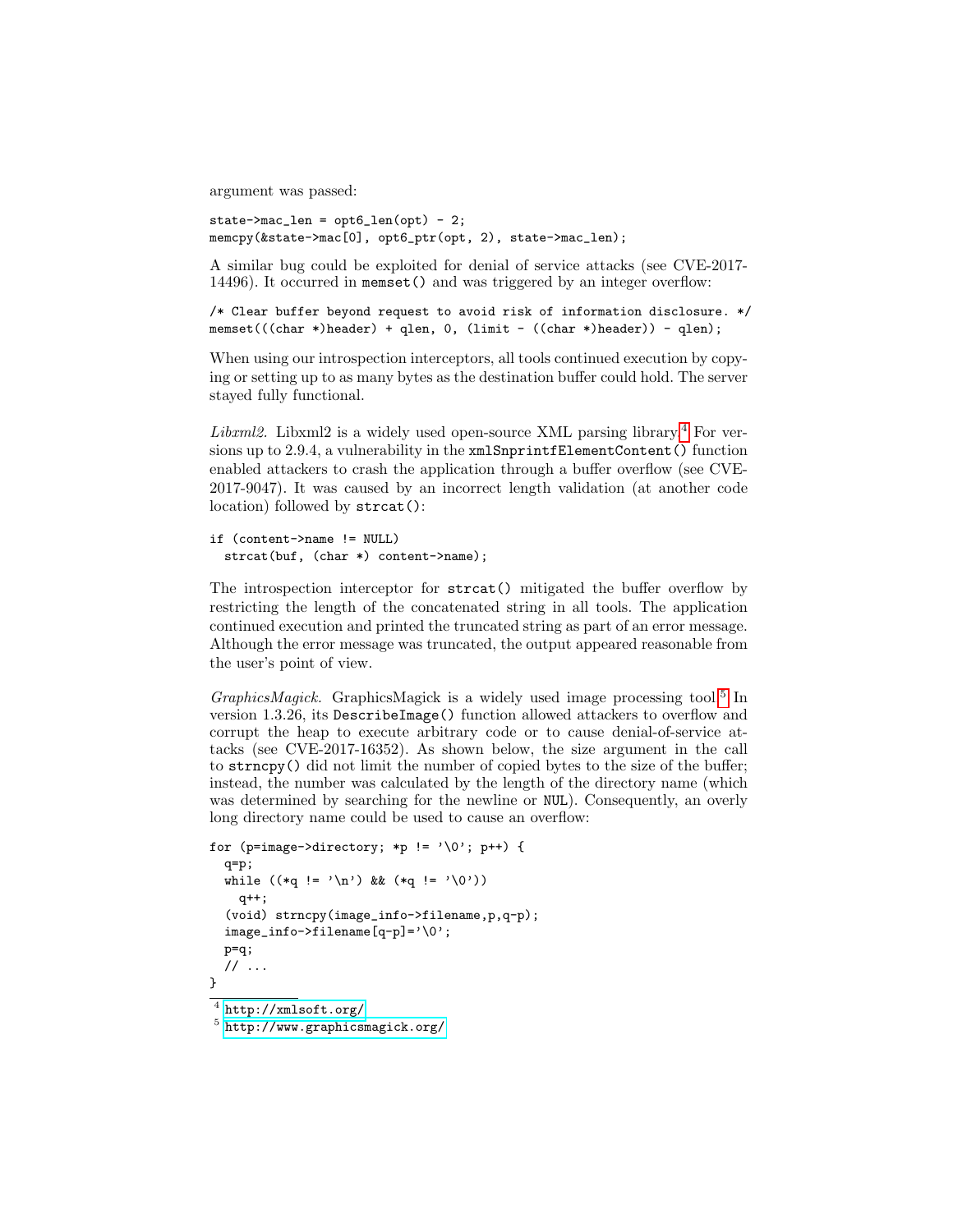The introspection interceptor for strncpy() successfully restricted the length of the copied string to the length of the destination buffer image\_info->filename. However, in the line after the call to strncpy(), the program attempted to write a NUL character to the end of the string, which then caused an out-of-bounds access in the user application. The introspection approach does not protect against buffer overflows that happen in code that does not use introspection; however, we intend introspection to be used together with a bounds-checking tool, which is expected to abort execution for unhandled errors and thus prevent incorrect execution. In fact, all introspection-instrumented tools prevented this buffer overflow by aborting execution.

 $LightFTP$ . LightFTP is a small FTP server.<sup>[6](#page-7-0)</sup> A logging function writelogentry() in version 1.1 of LightFTP was vulnerable to a buffer overflow that allowed denial of service or remote code execution (see CVE-2017-1000218). As shown below, the program added log entries to a buffer with a hard-coded size; as the log entries depended on user input that was restricted by another, larger constant, a buffer overflow could be triggered:

```
char _text[512];
// ...
if (logtext1)
    strcat(_text, logtext1);
if (logtext2)
    strcat(_text, logtext2);
strcat(_text, CRLF);
```
The introspection interceptor for strcat() mitigated the error without crashing the FTP server. Note that our mitigation truncated the log entry, but allowed subsequent requests to be handled successfully.

# 6 Performance Evaluation

To determine the performance of the introspection-based interceptors, we used LightFTP and Dnsmasq, which are the servers we also investigated in our CVE case study. We selected them for their high attack surface and because they are expected to be highly available. We evaluated the performance of ASan and Intel MPX both with and without the introspection interceptors; SoftBound failed to execute the servers, as explained above. Further, to establish a baseline, we measured the performance of C programs compiled with the Clang compiler [\[13\]](#page-13-8) without using any bug-mitigation mechanisms. For all systems, we turned on compiler optimizations by using the -O3 flag. We measured the throughput by means of the load-testing tool JMeter version 3.3. We configured JMeter to use 4 threads, each of which each sent 250 requests to simulate multiple concurrent users using the built-in FTP sampler and the UDP Protocol Support plugin. As the Intel MPX instructions are not thread-safe [\[19\]](#page-13-2), we also evaluated all tools

<span id="page-7-0"></span> $^6$  <https://github.com/hfiref0x/LightFTP/>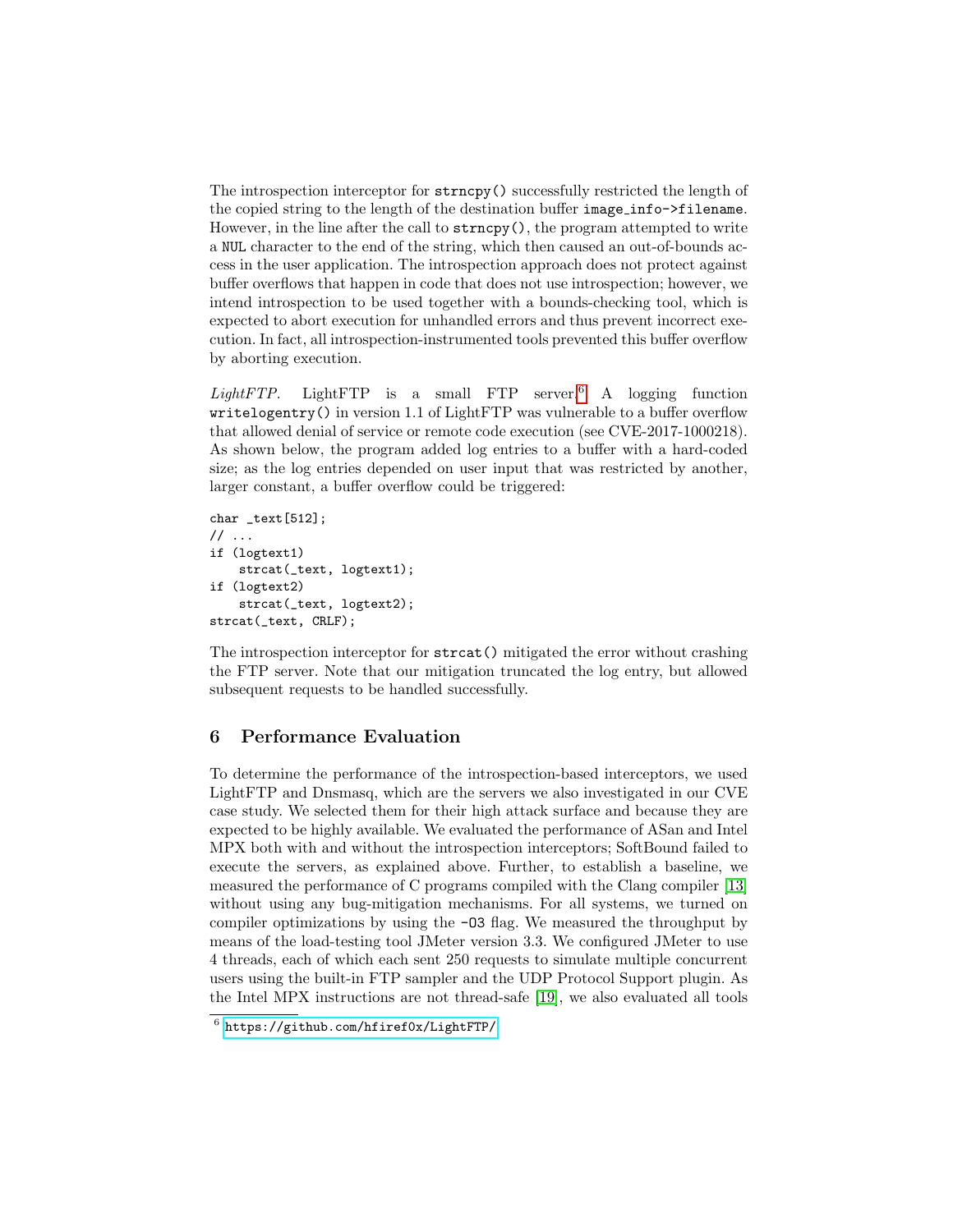

<span id="page-8-0"></span>Fig. 1. Throughput on LightFTP and Dnsmasq.

using only 1 thread. We performed each measurement 10 times to account for variability. Our setup consisted of a quad-core Intel Core i7-6700HQ CPU at 2.60GHz on Ubuntu version 17.10 (with kernel 4.13.0-32-generic) with 16 GB of memory.

Figure [1](#page-8-0) shows boxplots of the results for LightFTP and Dnsmasq. On LightFTP, the performance overhead for using introspection was below 1% for ASan; MPX was even slightly faster when introspection was used. On Dnsmasq, employing introspection caused a slowdown of around  $1\%$  when using only one thread for both ASan and MPX. The performance difference to the baseline was negligible on LightFTP, and up to 11% on Dnsmasq (between Clang and ASan with introspection), which suggests that the applications' performance was dominated by factors other than instrumentation cost (e.g., networking overhead). Thus, our measurements cannot be generalized to CPU-bound benchmarks.

To quantify the overhead on CPU-bound benchmarks, we also evaluated the approaches on the SPEC2006 INT benchmarks, which consist of 12 benchmarks. We excluded all C++ benchmarks (471.omnetpp, 473.astar, and 483.xalancbmk), which we expected to make little use of C functions and thus of our interceptors. Further, we excluded all benchmarks in which the tools detected memory safety errors (400.perlbench and 403.gcc). ASan detected memory leaks in two benchmarks (445.gobmk and 464.h264ref), and since we investigated only buffer overflows in this work, we disabled memory leak detection to also run them. SoftBound in its original and introspection versions detected memory safety errors in all but one benchmark (458.sjeng), which were presumably false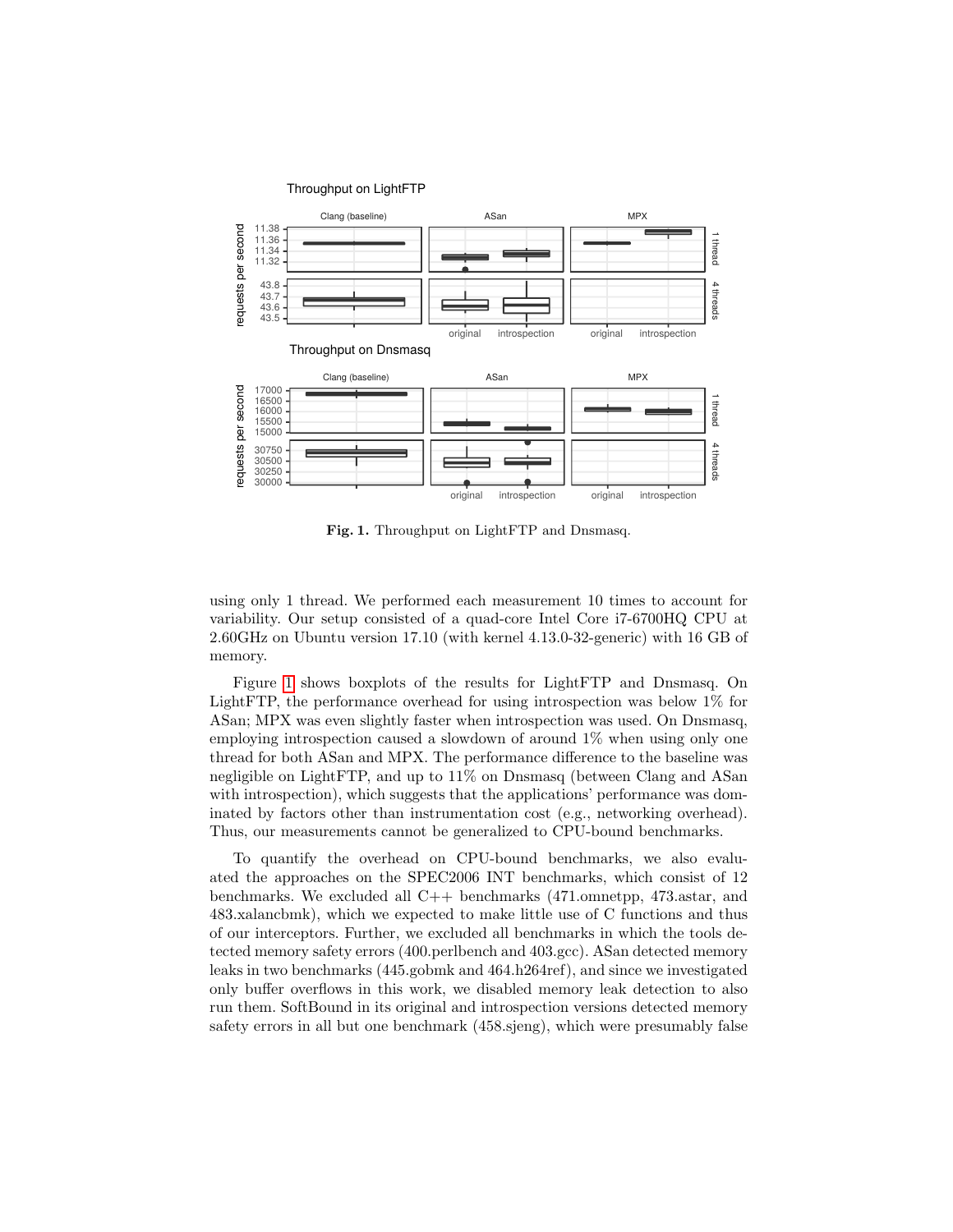#### Execution times on SPEC CINT2006



<span id="page-9-0"></span>Fig. 2. Execution times on the SpecInt2006 benchmarks.

positives. MPX had an additional known false positive [\[19\]](#page-13-2) in one benchmark (429.mcf), so we excluded this benchmark for MPX.

Figure [2](#page-9-0) shows the execution times of the SPECInt2006 benchmarks relative to Clang -O3 as a baseline. On four of the seven benchmarks (429.mcf, 456.hmmer, 458.sjeng, 462.libquantum), the performance overhead was negligible because no interceptors were executed in code that contributed to the overall run-time performance of the respective benchmark. For SoftBound, the introspection overhead was 3% on the only benchmark that it could execute. Using introspection with ASan resulted in higher overheads, namely 140% on h264ref, 43% on bzip2, and 81% on gobmk. For MPX, the performance overhead of introspection was relatively low, with maximum overheads of 13% on bzip2 and 6% on gobmk.

We also executed micro-benchmarks, measuring the direct overhead of interceptors. For example, we evaluated the performance of the strlen() interceptor, which directly relies on size right() to call the safer strnlen() function. For SoftBound, the overhead was not measurable. For Intel MPX, the overhead was  $2\times$  for strings with a length of 10; for longer strings (e.g., a length of 1000) the overhead was not measurable. The overhead for ASan was the highest, as our size right() implementation has to traverse the shadow memory, which depends linearly on the length of the string. Its overhead varied between  $2 \times$  and  $10\times$  with different string lengths.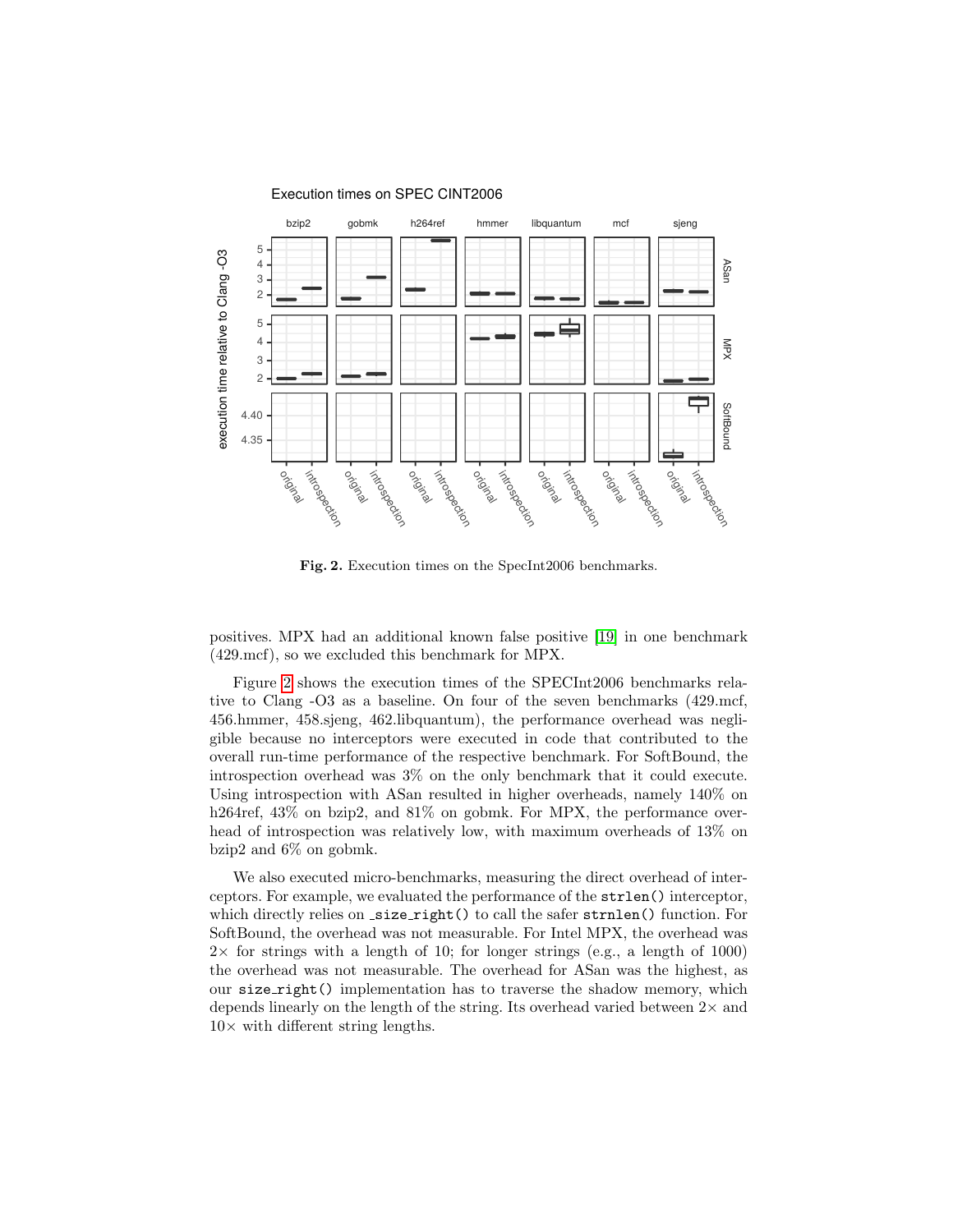# 7 Discussion

Availability. We have demonstrated that our introspection-based libc interceptors are an effective means of mitigating the effects of buffer overflows. Our main idea is to use run-time information that is tracked by existing tools to prevent buffer overflows and to increase the availability of applications. Using the introspection-based interceptors is useful only in production, because during development and testing it would be preferable to abort execution so that the programmer can fix bugs that cause errors.

Complementarity. We have designed our approach to complement existing approaches for handling buffer overflows. Our idea is that, for important functions, programmers can implement custom semantics that mitigate the effects of buffer overflows. For buffer overflows in other functions or in user-level code, existing memory tools would continue to detect out-of-bounds accesses and would abort execution in the case of an error. Alternatively, the interceptors could also be used with the original failure-oblivious computing approach as a fallback for functions that are not guarded by introspection checks.

Performance. The overhead of introspection and our interceptors depends mainly on how efficiently a tool tracks bounds information. Our evaluation on servers suggests that the overhead of introspection is often small compared to the cost of network communication, making introspection especially applicable for servers. Our evaluation on the CPU-bound SPEC benchmarks also seems to suggest that libc functions are typically not part of the code that significantly contributes to the overall performance of a program. While the MPX-based introspection overhead was low on all benchmarks, only the ASan-based implementation caused larger overheads on three benchmarks. Overall, introspection-based libc functions are feasible with a low overhead for approaches that maintain explicit bounds information (e.g., Intel MPX or SoftBound), but result in higher overheads for approaches in which bounds information must be computed (e.g., in ASan). Furthermore, our implementation could be made more efficient by using introspection directly in the libc functions.

 $Implementation. We have demonstrated implementations of the `_size\_right()`$ function for three popular bug-finding and bug-mitigation approaches and believe that implementing this function in many others  $(e.g.,$  libcrunch  $[10,11]$  $[10,11]$ ) is also straightforward. Some tools cannot give precise estimates for all pointers, which makes our approach less effective. For example, binary-instrumentation tools such as Valgrind [\[18\]](#page-13-10) and Dr. Memory [\[3\]](#page-12-2) cannot reliably determine the size of buffers located on the stack. Other approaches track run-time information only for specific types of allocations (e.g., stack buffers [\[2\]](#page-12-3)). Furthermore, some tools give rough estimates in general or round up allocation sizes  $[1,2,6]$  $[1,2,6]$  $[1,2,6]$ ; for example, after evaluating our approach with low-fat pointer checking [\[6,](#page-12-5)[8\]](#page-12-6), we found that rounding up allocation sizes alone mitigated several of the buffer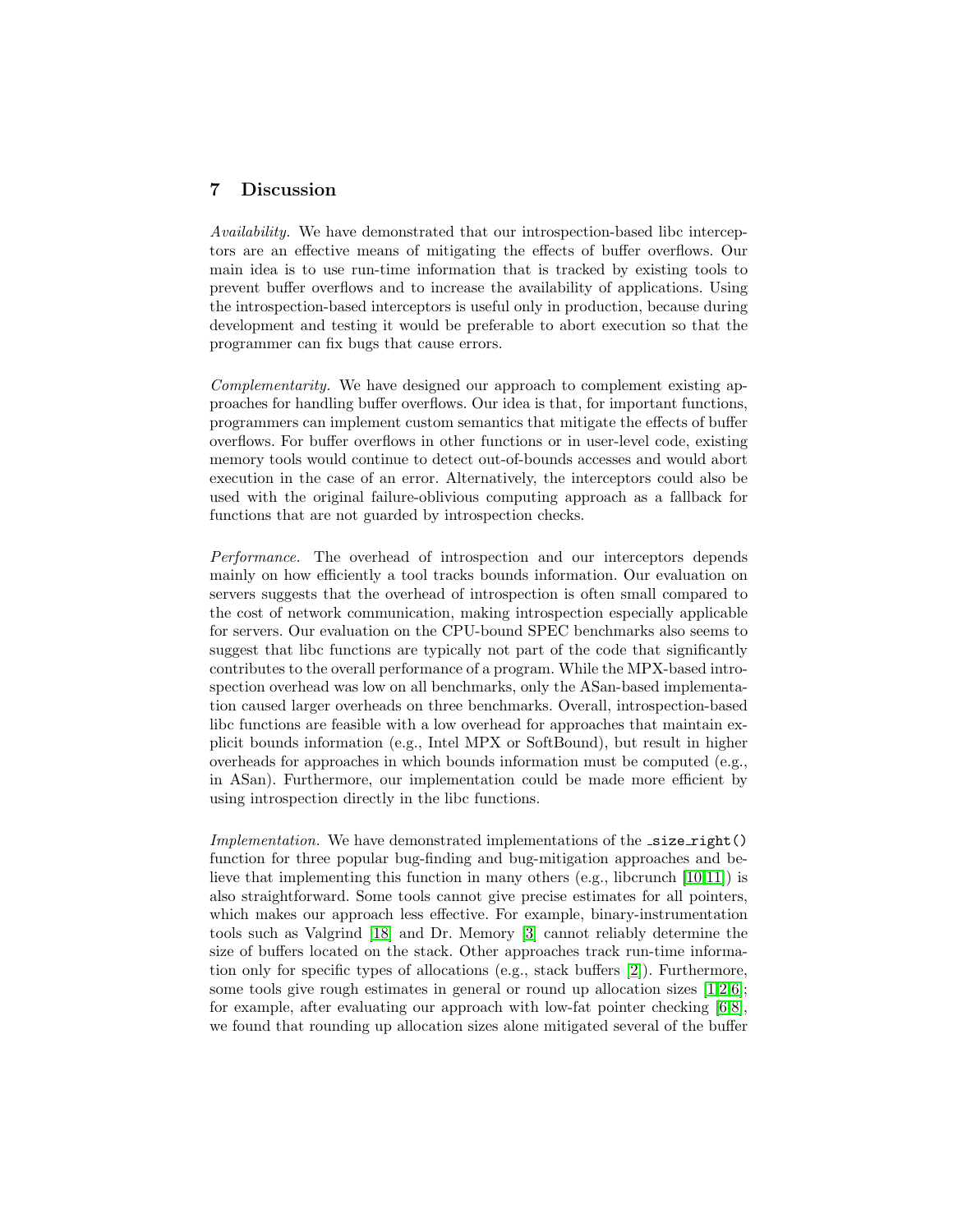overflows that we investigated.[7](#page-11-0) Note that conservative estimates (e.g., the maximum integer value if no information is available) ensure correct execution, but might result in undetected errors.

# 8 Related Work

Failure-oblivious computing. Rinard et al. coined the term failure-oblivious computing, where illegal read accesses yield predefined values and out-of-bounds write accesses are ignored [\[25\]](#page-14-7). An extension of this work are *boundless memory* blocks, where out-of-bounds writes store the value in a hash map that can be returned for out-of-bounds reads to that address [\[4](#page-12-7)[,12,](#page-13-11)[26\]](#page-14-10). Furthermore, Long et al. extended failure-oblivious computing by also covering divide-by-zero errors and NULL-pointer dereferences [\[14\]](#page-13-12). In contrast to these approaches, introspection enables programmers to handle out-of-bounds accesses by taking into account the semantics of a function. However, the drawback of our approach is that library developers must implement these checks manually.

Failure-oblivious computing models. Durieux et al. studied failure-oblivious computing behaviors [\[9\]](#page-12-8). Their findings suggest that for many failures, multiple alternative strategies exist that can mitigate the error. For example, to mitigate a NULL-pointer dereference the access could be ignored, but the pointer could also be initialized with the address of a newly-created or existing object.

Monitored execution. Sidiroglou et al. devised a system that monitors an application for failures such as buffer overflows [\[29\]](#page-14-12). If a fault occurs, the current function is aborted and—based on heuristics—an appropriate value is returned. In order to avoid crashes because a pointer returns NULL, the heuristics take into account whether the parent function dereferences the pointer thereafter. While this approach takes into account the context of the fault, it lacks the ability of our introspection approach to benefit from programmer knowledge.

Libsafe. Libsafe replaces libc functions with enhanced versions that prevent buffer overflows from going beyond the stack frame [\[2\]](#page-12-3). It achieves this by traversing frames to determine their bounds and aborting the program if the bounds are exceeded. While we tried implementing the introspection function using the traversal logic, we found that it is based on assumptions such as the location of the stack, which no longer hold with modern mitigation techniques such as address space layout randomization. Additionally, libsafe does not handle out-ofbounds reads well, for which our approach, in contrast, can compute meaningful results, for example, by letting strlen() return the length of the buffer underlying the string if it is unterminated.

<span id="page-11-0"></span><sup>7</sup> EffectiveSan [\[7\]](#page-12-9), an extension of the low-fat pointer approach, provides accurate bounds but has not been released to the public as of June 2018.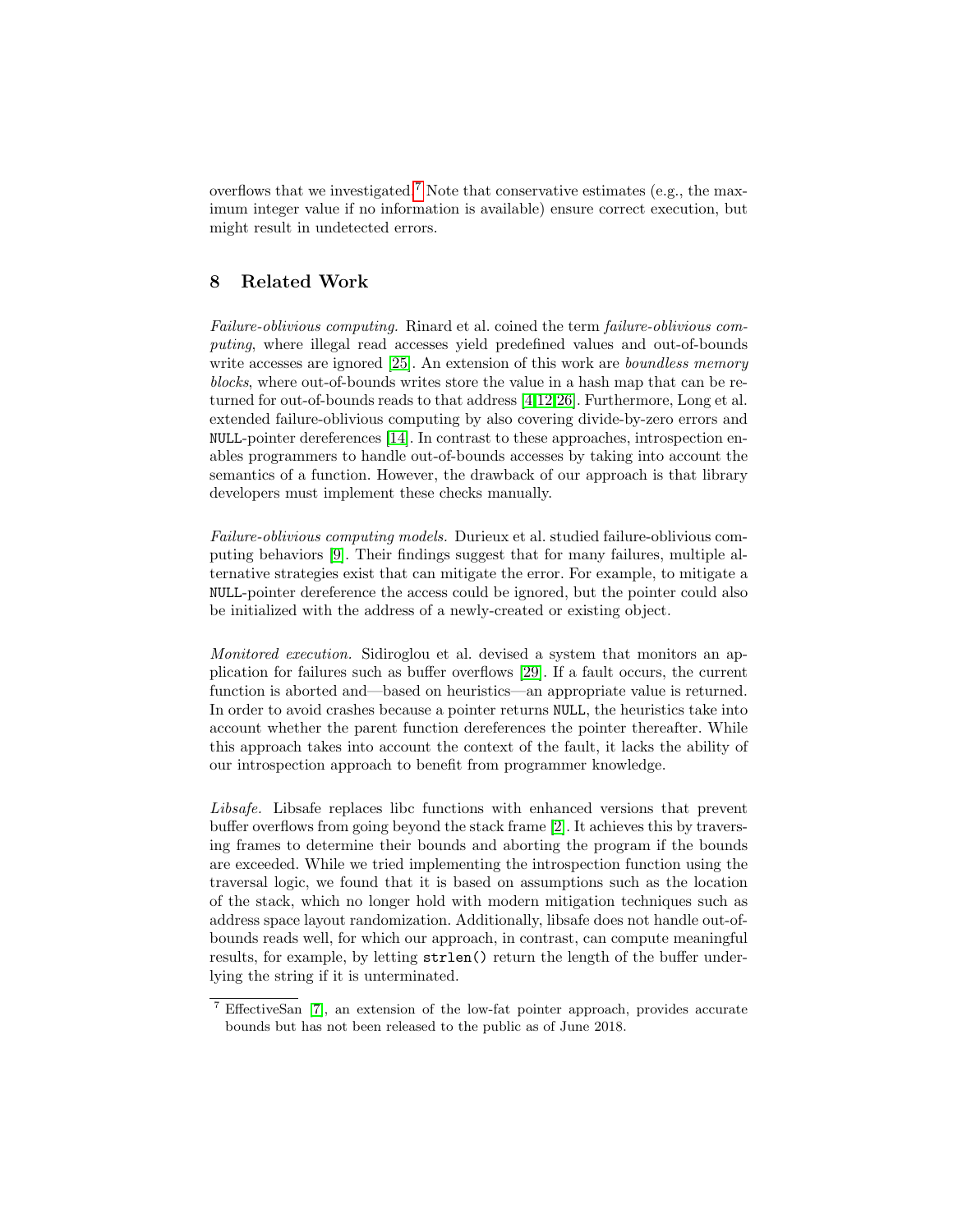#### 9 Conclusion

In this paper, we have presented how implementation of an introspection function that returns the length of an object can be used to implement failure-oblivious computing mechanisms. We have also shown that such a mechanism is useful in mitigating real-world errors and that the performance overhead when implemented in approaches such as Intel MPX is negligible. For reproducibility and to facilitate further research, we distribute all artifacts and experimentation scripts at <https://github.com/introspection-libc/main>.

### References

- <span id="page-12-4"></span>1. Akritidis, P., Costa, M., Castro, M., Hand, S.: Baggy bounds checking: An efficient and backwards-compatible defense against out-of-bounds errors. In: Proceedings of the 18th Conference on USENIX Security Symposium. pp. 51–66. SSYM'09, USENIX Association, Berkeley, CA, USA (2009)
- <span id="page-12-3"></span>2. Baratloo, A., Singh, N., Tsai, T.: Libsafe: Protecting critical elements of stacks. White Paper (1999), <http://www.research.avayalabs.com/project/libsafe>
- <span id="page-12-2"></span>3. Bruening, D., Zhao, Q.: Practical memory checking with dr. memory. In: Proceedings of the 9th Annual IEEE/ACM International Symposium on Code Generation and Optimization. pp. 213–223. CGO '11, IEEE Computer Society, Washington, DC, USA (2011)
- <span id="page-12-7"></span>4. Brunink, M., Susskraut, M., Fetzer, C.: Boundless memory allocations for memory safety and high availability. In: Proceedings of the 2011 IEEE/I-FIP 41st International Conference on Dependable Systems&Networks. pp. 13–24. DSN '11, IEEE Computer Society, Washington, DC, USA (2011). <https://doi.org/10.1109/DSN.2011.5958203>
- <span id="page-12-0"></span>5. Cowan, C., Wagle, P., Pu, C., Beattie, S., Walpole, J.: Buffer overflows: Attacks and defenses for the vulnerability of the decade. In: DARPA Information Survivability Conference and Exposition, 2000. DISCEX'00. Proceedings. vol. 2, pp. 119–129. IEEE (2000)
- <span id="page-12-5"></span>6. Duck, G.J., Yap, R.H.C.: Heap bounds protection with low fat pointers. In: Proceedings of the 25th International Conference on Compiler Construction. pp. 132–142. CC 2016, ACM, New York, NY, USA (2016). <https://doi.org/10.1145/2892208.2892212>
- <span id="page-12-9"></span>7. Duck, G.J., Yap, R.H.C.: Effectivesan: Type and memory error detection using dynamically typed c/c++. In: Proceedings of the 39th ACM SIGPLAN Conference on Programming Language Design and Implementation. pp. 181–195. PLDI 2018, ACM, New York, NY, USA (2018).<https://doi.org/10.1145/3192366.3192388>
- <span id="page-12-6"></span>8. Duck, G.J., Yap, R.H., Cavallaro, L.: Stack bounds protection with low fat pointers. In: Symposium on Network and Distributed System Security (2017)
- <span id="page-12-8"></span>9. Durieux, T., Hamadi, Y., Yu, Z., Baudry, B., Monperrus, M.: Exhaustive exploration of the failure-oblivious computing search space. In: Proc. of the Int. Conf. on Sotware Testing and Verification (ICST). ICST'18 (Apr 2018)
- <span id="page-12-1"></span>10. Kell, S.: Towards a dynamic object model within unix processes. In: 2015 ACM International Symposium on New Ideas, New Paradigms, and Reflections on Programming and Software (Onward!). pp. 224–239. Onward! 2015, ACM, New York, NY, USA (2015).<https://doi.org/10.1145/2814228.2814238>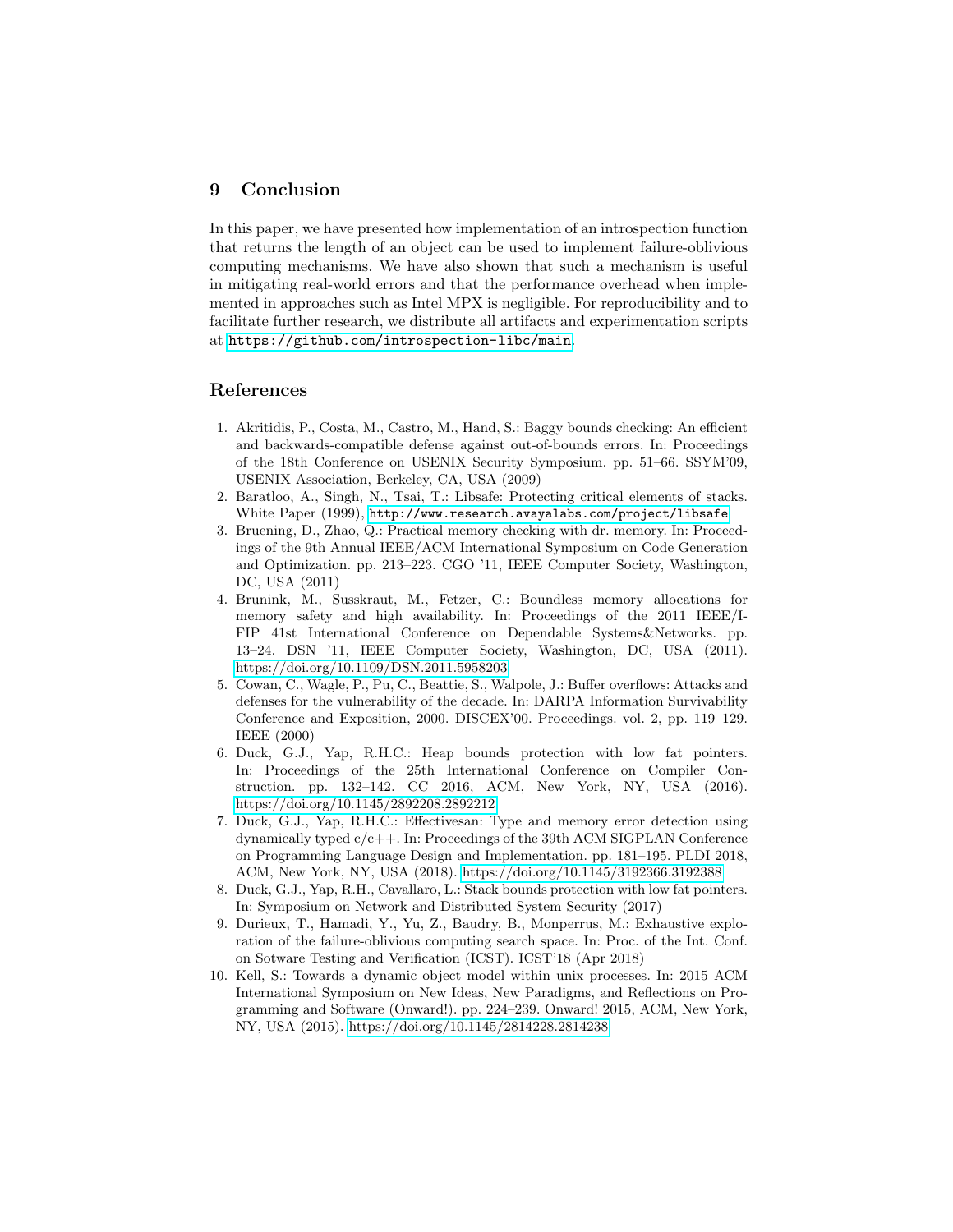- <span id="page-13-9"></span>11. Kell, S.: Dynamically diagnosing type errors in unsafe code. In: Proceedings of the 2016 ACM SIGPLAN International Conference on Object-Oriented Programming, Systems, Languages, and Applications. pp. 800–819. OOPSLA 2016, ACM, New York, NY, USA (2016).<https://doi.org/10.1145/2983990.2983998>
- <span id="page-13-11"></span>12. Kuvaiskii, D., Oleksenko, O., Arnautov, S., Trach, B., Bhatotia, P., Felber, P., Fetzer, C.: SGXBOUNDS: Memory safety for shielded execution. In: Proceedings of the Twelfth European Conference on Computer Systems. pp. 205–221. EuroSys '17, ACM, New York, NY, USA (2017).<https://doi.org/10.1145/3064176.3064192>
- <span id="page-13-8"></span>13. Lattner, C., Adve, V.: Llvm: a compilation framework for lifelong program analysis transformation. In: CGO 2004. pp. 75–86 (March 2004)
- <span id="page-13-12"></span>14. Long, F., Sidiroglou-Douskos, S., Rinard, M.: Automatic runtime error repair and containment via recovery shepherding. In: Proceedings of the 35th ACM SIGPLAN Conference on Programming Language Design and Implementation. pp. 227–238. PLDI '14, ACM, New York, NY, USA (2014). <https://doi.org/10.1145/2594291.2594337>
- <span id="page-13-1"></span>15. Nagarakatte, S., Zhao, J., Martin, M.M., Zdancewic, S.: Softbound: Highly compatible and complete spatial memory safety for c. In: Proceedings of the 30th ACM SIGPLAN Conference on Programming Language Design and Implementation. pp. 245–258. PLDI '09, ACM, New York, NY, USA (2009). <https://doi.org/10.1145/1542476.1542504>
- <span id="page-13-6"></span>16. Nagarakatte, S., Zhao, J., Martin, M.M., Zdancewic, S.: Cets: Compiler enforced temporal safety for c pp. 31–40 (2010).<https://doi.org/10.1145/1806651.1806657>
- <span id="page-13-7"></span>17. Nethercote, N., Seward, J.: How to shadow every byte of memory used by a program. In: Proceedings of the 3rd International Conference on Virtual Execution Environments. pp. 65–74. VEE '07, ACM, New York, NY, USA (2007). <https://doi.org/10.1145/1254810.1254820>
- <span id="page-13-10"></span>18. Nethercote, N., Seward, J.: Valgrind: A framework for heavyweight dynamic binary instrumentation. In: Proceedings of the 28th ACM SIGPLAN Conference on Programming Language Design and Implementation. pp. 89–100. PLDI '07, ACM, New York, NY, USA (2007).<https://doi.org/10.1145/1250734.1250746>
- <span id="page-13-2"></span>19. Oleksenko, O., Kuvaiskii, D., Bhatotia, P., Felber, P., Fetzer, C.: Intel mpx explained: A cross-layer analysis of the intel mpx system stack. Proc. ACM Meas. Anal. Comput. Syst. 2(2), 28:1–28:30 (Jun 2018).<https://doi.org/10.1145/3224423>
- <span id="page-13-5"></span>20. Rigger, M., Grimmer, M., Wimmer, C., Würthinger, T., Mössenböck, H.: Bringing low-level languages to the jvm: Efficient execution of llvm ir on truffle. In: Proceedings of the 8th International Workshop on Virtual Machines and Intermediate Languages. pp. 6–15. VMIL 2016, ACM, New York, NY, USA (2016). <https://doi.org/10.1145/2998415.2998416>
- <span id="page-13-3"></span>21. Rigger, M., Schatz, R., Grimmer, M., Mössenböck, H.: Lenient execution of c on a java virtual machine: Or: How i learned to stop worrying and run the code. In: Proceedings of the 14th International Conference on Managed Languages and Runtimes. pp. 35–47. ManLang 2017, ACM, New York, NY, USA (2017). <https://doi.org/10.1145/3132190.3132204>
- <span id="page-13-4"></span>22. Rigger, M., Schatz, R., Mayrhofer, R., Grimmer, M., Mössenböck, H.: Sulong, and Thanks For All the Bugs: Finding Errors in C Programs by Abstracting from the Native Execution Model. In: Proceedings of the Twenty-Third International Conference on Architectural Support for Programming Languages and Operating Systems. ASPLOS 2018.<https://doi.org/10.1145/3173162.3173174>
- <span id="page-13-0"></span>23. Rigger, M., Schatz, R., Mayrhofer, R., Grimmer, M., Mössenböck, H.: Introspection for C and its Applications to Library Robustness. The Art, Science, and